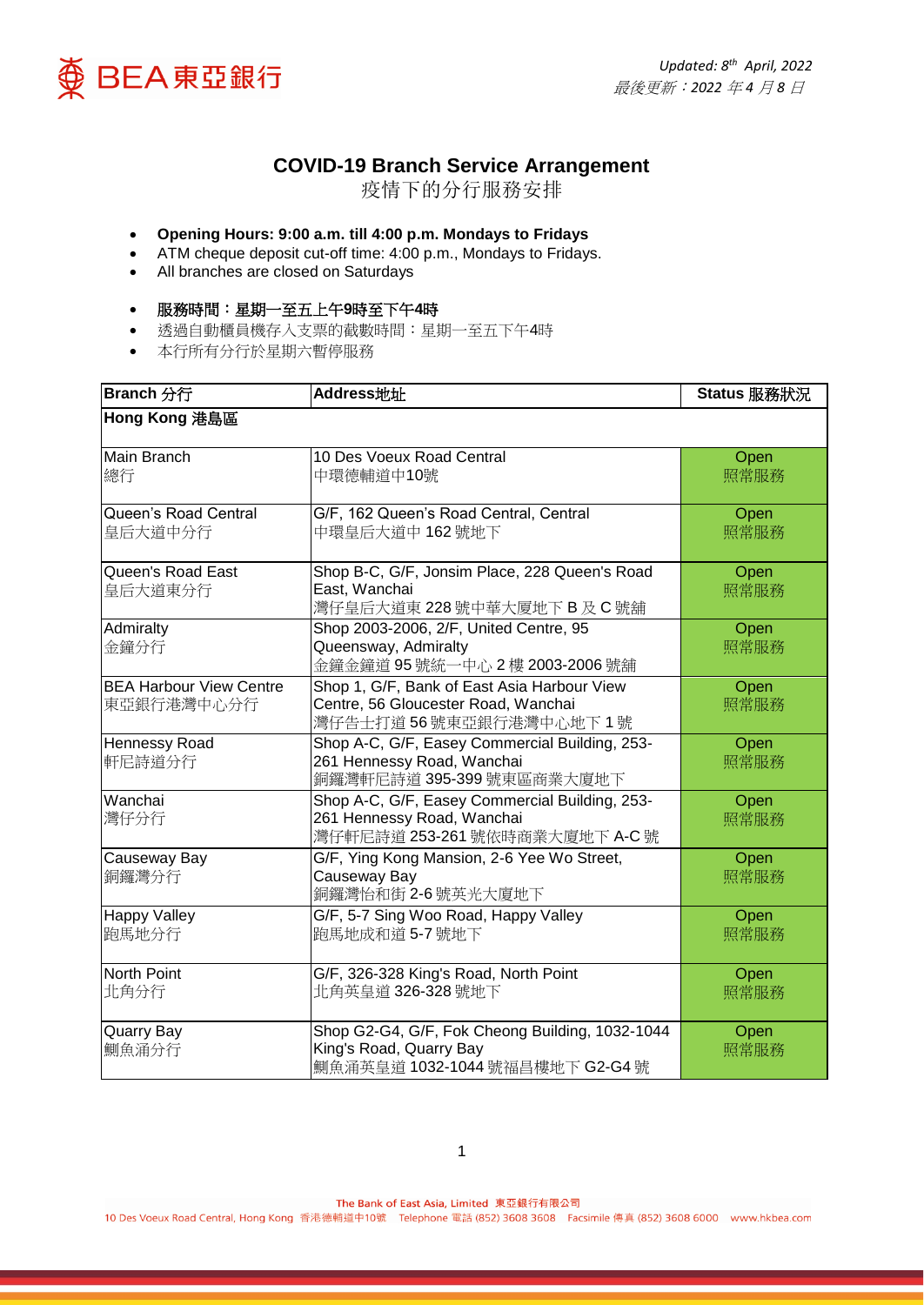

| Shaukiwan                   | G/F, Ka Fook Building, 289-293 Shau Kei Wan             | Open               |
|-----------------------------|---------------------------------------------------------|--------------------|
| 筲箕灣分行                       | Road, Shau Kei Wan                                      | 照常服務               |
|                             | 筲箕灣筲箕灣道 289-293 號嘉福大廈地下                                 |                    |
| Chai Wan                    | Shop 6-7, G/F, Gold Mine Building, 345 Chai Wan         | Open               |
| 柴灣分行                        | Road, Chai Wan                                          | 照常服務               |
|                             | 柴灣柴灣道345號金源樓地下6-7號舖                                     |                    |
| <b>Shun Tak Centre</b>      | Shops 296A and 296B, 2/F, Shun Tak Centre, 200          | Open               |
| 信德中心分行                      | Connaught Road Central, Sheung Wan                      | 照常服務               |
|                             | 上環干諾道中 200 號信德中心 2 樓 296A-296B 號舖                       |                    |
| Bonham Road                 | Shop 1-3, G/F, Ka Fu Building, 19-27 Bonham Road        | Open               |
| 般含道分行                       | 般含道 19-27 號嘉富大廈地下 1-3 號舖                                | 照常服務               |
|                             |                                                         |                    |
| Shek Tong Tsui              | Shop I & J, G/F, Sun On Building, 484-496 Queen's       | Open               |
| 石塘咀分行                       | Road West, Shek Tong Tsui                               | 照常服務               |
|                             | 石塘咀皇后大道西 484-496號新安大樓地下Ⅰ及J號                             |                    |
| The University of Hong Kong | Shop P0030, G/F, Centennial Campus, The                 | Temporarily closed |
| 香港大學分行                      | University of Hong Kong, Pokfulam Road                  | 暫停服務               |
|                             | 薄扶林道香港大學百周年校園地下 P0030 號舖                                |                    |
| Aberdeen                    | G/F, 162-164 Aberdeen Main Road, Aberdeen               | Open               |
| 香港仔分行                       | 香港仔香港仔大道 162-164 號地下                                    | 照常服務               |
|                             |                                                         |                    |
| Kowloon 九龍區                 |                                                         |                    |
|                             |                                                         |                    |
| Millennium City 5           | Shop 1, G/F, Millennium City 5, 418 Kwun Tong           | Open               |
| 創紀之城五期分行                    | Road, Kwun Tong                                         | 照常服務               |
|                             | 觀塘觀塘道418號創紀之城五期地下1號                                     |                    |
| 133 Wai Yip Street          | G/F, 133 Wai Yip Street, Kwun Tong                      | Open               |
| 偉業街133號分行                   | 觀塘偉業街133號地下                                             | 照常服務               |
|                             |                                                         |                    |
| Hoi Yuen Road               | Unit 1, G/F, Hewlett Centre, 54 Hoi Yuen Road,          | Open               |
| 開源道分行                       | Kwun Tong                                               | 照常服務               |
|                             | 觀塘開源道54號豐利中心地下1號                                        |                    |
| Laguna City                 | Shop 38, G/F, Laguna Plaza, Laguna City, 88 Cha         | Open               |
| 麗港城分行                       | Kwo Ling Road, Kwun Tong                                | 照常服務               |
|                             | 觀塘茶果嶺道88號麗港城麗港城商場地下38號舖                                 |                    |
| Ma Tau Wei Road             | G/F, Loong King Mansion, 23-27 Ma Tau Wai Road,         | Open               |
| 馬頭圍道分行                      | Hung Hom                                                | 照常服務               |
|                             | 紅磡馬頭圍道23-27號隆基大厦地下                                      |                    |
| Whampoa Garden              | Shop G19, G/F, Site 9, Wonderful Worlds of              | Open               |
| 黃埔花園分行                      | Whampoa, Hung Hom<br>照常服務                               |                    |
|                             | 紅磡黃埔新天地第9期地下G19號舖                                       |                    |
| The Hong Kong Polytechnic   | Room VA210, Podium Floor, Shaw Amenities                | Temporarily closed |
| University                  | Building, The Hong Kong Polytechnic University,<br>暫停服務 |                    |
| 香港理工大學分行                    | Hung Hom                                                |                    |
|                             | 紅磡香港理工大學邵逸夫樓平台樓層VA210室                                  |                    |
| <b>Telford Plaza</b>        | Shop F12B, Level 1, Telford Plaza I, Kowloon Bay        | Open               |
| 德福廣場分行                      | 九龍灣德福廣場1期1樓F12B號                                        | 照常服務               |
|                             |                                                         |                    |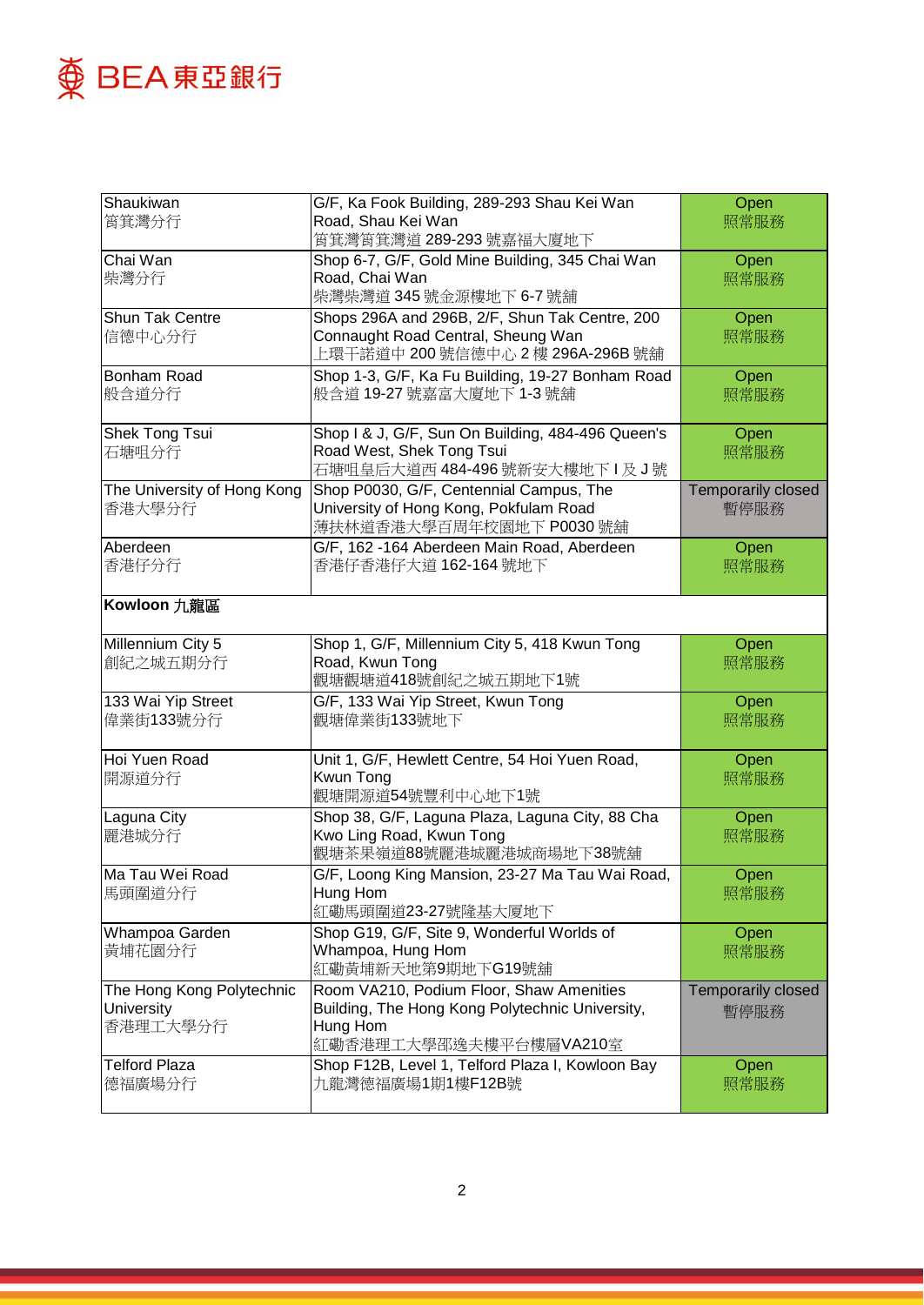

| Kowloon City                    | Shop E & F, G/F, Hing Fat Building, 45 - 45A Nga                     | Open               |
|---------------------------------|----------------------------------------------------------------------|--------------------|
| 九龍城分行                           | Tsin Wai Road, Kowloon City                                          | 照常服務               |
|                                 | 九龍城衙前圍道45-45A號興發樓地下E及F號                                              |                    |
| San Po Kong                     | Shop A, G/F, Shung Ling Building, 65-89 Shung Ling                   | Open               |
| 新蒲崗分行                           | Street, San Po Kong                                                  | 照常服務               |
|                                 | 新蒲崗崇齡街65-89號崇齡大厦地下A號舖                                                |                    |
| Lok Fu                          | Shop L217-L223, G/F, Lok Fu Plaza, Wang Tau                          | Open               |
| 樂富分行                            | Hom                                                                  | 照常服務               |
|                                 | 橫頭磡樂富廣場地下L217-L223號舖                                                 |                    |
| Hong Kong Baptist University    | G02, G/F, Jockey Club Academic Community                             | Temporarily closed |
| i-Financial Centre              | Centre, 9 Baptist University Road, Kowloon Tong九                     | 暫停服務               |
| 香港浸會大學i-理財中心                    | 九龍塘浸會大學道9號香港浸會大學賽馬會師生活動                                              |                    |
|                                 | 中心地下G02室                                                             |                    |
| Waterloo Road                   | Shop A, G/F, Richland House, 77B & 77C Waterloo                      | Open               |
| 窩打老道分行                          | Road, Ho Man Tin                                                     | 照常服務               |
|                                 | 何文田窩打老道77B及77C芝齡大廈地下A號                                               |                    |
| <b>iSQUARE</b>                  | Shop UG01, iSQUARE, 63 Nathan Road, Tsim Sha                         | Open               |
| 國際廣場分行                          | Tsui                                                                 | 照常服務               |
|                                 | 尖沙咀彌敦道63號國際廣場地下高層UG01號                                               |                    |
| Tsim Sha Tsui                   | 1/F Carnarvon Plaza, 20 Carnarvon Road, Tsim Sha                     | Open               |
| 尖沙咀分行                           | Tsui                                                                 | 照常服務               |
|                                 | 尖沙咀加拿分道20號加拿芬廣場1樓                                                    |                    |
| <b>Kowloon Station Elements</b> | Shop 1002, 1/F, Elements, 1 Austin Road West,                        | Open               |
| 九龍站圓方分行                         | Tsim Sha Tsui                                                        | 照常服務               |
|                                 | 尖沙咀柯士甸道西1號圓方1樓1002號                                                  |                    |
| Jordan                          | Shop G-I, G/F & B/F, Hong Kong Health Check                          | Open               |
| 佐敦分行                            | Tower, 241-243 Nathan Road, Jordan                                   | 照常服務               |
|                                 | 佐敦彌敦道241-243號香港體檢中心地下G-I號舖及地                                         |                    |
|                                 | 庫                                                                    |                    |
| <b>Olympian City</b>            | Shop UG46 & 47, Upper Ground Floor, Olympian                         | Open               |
| 奧海城分行                           | City 2, 18 Hoi Ting Road, West Kowloon<br>西九龍海庭道18號奧海城2期地下高層UG46及47號 | 照常服務               |
|                                 | B/F - M/F, 638-640 Nathan Road, Mongkok                              |                    |
| Mongkok<br>旺角分行                 | 旺角彌敦道638-640號地庫至M樓層                                                  | Open<br>照常服務       |
|                                 |                                                                      |                    |
| Mongkok North                   | Shop A and B, G/F, Kalok Building, 720 - 722                         | Open               |
| 旺角北分行                           | Nathan Road, Mongkok                                                 | 照常服務               |
|                                 | 旺角彌敦道720-722號家樂樓地下A及B號舖                                              |                    |
| Tai Hang Tung                   | G/F, 13 Woh Chai Street, Tai Hang Tung                               | Open               |
| 大坑東分行                           | 大坑東窩仔街13號地下                                                          | 照常服務               |
|                                 |                                                                      |                    |
| Castle Peak Road                | Shop 1A, G/F & UG/F, One Madison, 305 Castle                         | Open               |
| 青山道分行                           | Peak Road, Cheung Sha Wan                                            | 照常服務               |
|                                 | 長沙灣青山道305號 地下及高層地下1A 號舖                                              |                    |
| Cheung Sha Wan Plaza            | Shop 117 - 119, 1/F, Cheung Sha Wan Plaza, 833                       | Open               |
| 長沙灣廣場分行                         | Cheung Sha Wan Road, Cheung Sha Wan                                  | 照常服務               |
|                                 | 長沙灣長沙灣道833號長沙灣廣場1樓117-119號                                           |                    |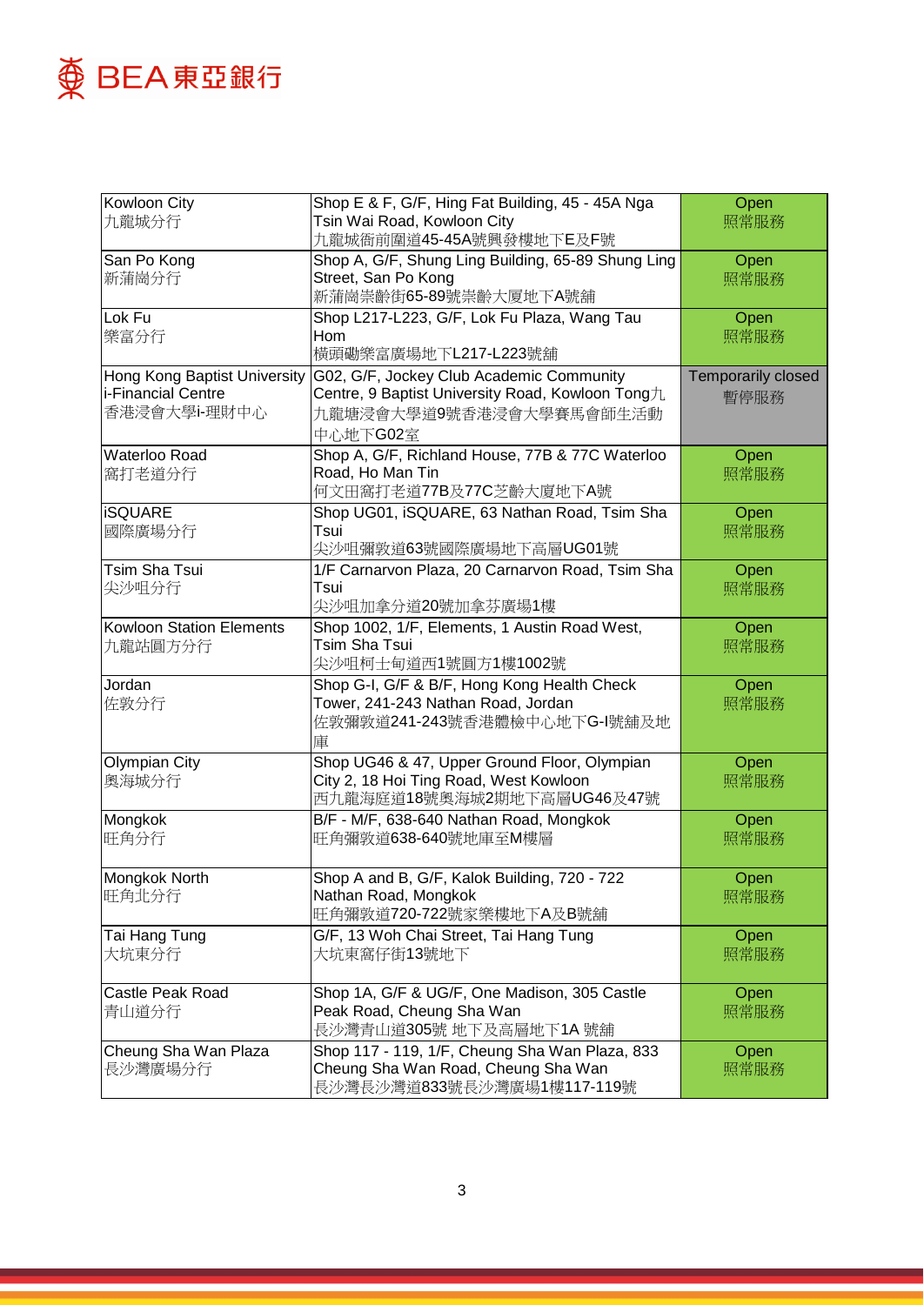

| Mei Foo Sun Chuen                        | Shop N57, G/F, Mount Sterling Mall, Mei Foo Sun                         | Open                      |
|------------------------------------------|-------------------------------------------------------------------------|---------------------------|
| 美孚新邨分行                                   | Chuen                                                                   | 照常服務                      |
|                                          | 美孚新邨萬事達廣場地下N57號舖                                                        |                           |
| New Territories 新界區                      |                                                                         |                           |
| Metro City Plaza                         | Shop 243, Level 2, Metro City Plaza I, 1 Wan Hang                       | Open                      |
| 新都城中心分行                                  | Road, Tseung Kwan O                                                     | 照常服務                      |
|                                          | 將軍澳運亨路1號新都城中心1期2樓243號                                                   |                           |
| Park Central                             | Shop 121, Level 1, Park Central, 9 Tong Tak Street,                     | Open                      |
| 將軍澳中心分行                                  | Tseung Kwan O                                                           | 照常服務                      |
|                                          | 將軍澳唐德街9號將軍澳中心1樓121號舖                                                    |                           |
| <b>East Point City</b>                   | Shop 217B, Level 2, East Point City, 8 Chung Wa                         | Open                      |
| 東港城分行                                    | Road, Tseung Kwan O                                                     | 照常服務                      |
|                                          | 將軍澳重華路8號東港城2樓217B號                                                      |                           |
| The Hong Kong University of              | G/F, Entrance Piazza, The Hong Kong University of                       | Temporarily closed        |
| Science and Technology                   | Science and Technology, Clear Water Bay Road, Sai                       | 暫停服務                      |
| 香港科技大學分行                                 | Kung                                                                    |                           |
|                                          | 西貢清水灣道香港科技大學廣場入口地下                                                      |                           |
| <b>Shatin Plaza</b>                      | Shop 3 - 4, Level 1, Shatin Plaza, 21-27 Shatin                         | Open                      |
| 沙田廣場分行                                   | Centre Street, Shatin                                                   | 照常服務                      |
|                                          | 沙田沙田正街沙田廣場地下3-4號舖                                                       |                           |
| The Chinese University of                | Room 108, 1/F, Pommerenke Student Centre, Pond                          | <b>Temporarily closed</b> |
| Hong Kong                                | Crescent, The Chinese University of Hong Kong,                          | 暫停服務                      |
| 香港中文大學分行                                 | <b>Shatin</b>                                                           |                           |
|                                          | 沙田香港中文大學池旁路龐萬倫學生中心1樓108室                                                |                           |
| Ma On Shan Plaza                         | Shop 318-322, Level 3, Ma On Shan Plaza, 608 Sai                        | Open                      |
| 馬鞍山廣場分行                                  | Sha Road, Ma On Shan                                                    | 照常服務                      |
|                                          | 馬鞍山西沙路608號馬鞍山廣場三樓318-322號                                               |                           |
| Tai Wai                                  | G/F, Cheung Fung Mansion, 16-18 Tai Wai Road,                           | Open                      |
| 大圍分行                                     | Shatin                                                                  | 照常服務                      |
|                                          | 沙田大圍道16-18號祥豐大樓地下                                                       |                           |
| Tai Po                                   | Shop 4, G/F, Luen Fung Building, 62-70 Po Heung                         | Open                      |
| 大埔分行                                     | Street, Tai Po                                                          | 照常服務                      |
|                                          | 大埔寶鄉街62-70號聯豐大厦地下4號舖                                                    |                           |
| The Education University of              | Room C-P-12, Podium, Central Facilities Building, 10 Temporarily closed |                           |
| Hong Kong                                | Lo Ping Road, Tai Po                                                    | 暫停服務                      |
| 香港教育大學分行                                 | 大埔露屏路10號中央大樓平台C-P-12室                                                   |                           |
| Sheung Shui                              | Shop 1015-19, L1, Sheung Shui Centre Shopping                           | Open                      |
| 上水分行                                     | Arcade, 3 Chi Cheong Road, Sheung Shui                                  | 照常服務                      |
|                                          | 上水智昌路3號上水中心購物商場地下1015-1019號                                             |                           |
| Yuen Long                                | G/F, 77 Castle Peak Road, Yuen Long                                     | Open                      |
| 元朗分行                                     | 元朗青山公路77號地下                                                             | 照常服務                      |
|                                          |                                                                         |                           |
| Tin Shui Wai                             | Shop 103 & 103A, 1/F, +WOO Phase 2, 18 Tin Yan                          | Open                      |
|                                          | Road, Tin Shui Wai                                                      |                           |
| 天水圍分行                                    | 天水圍天恩路18號嘉湖2期1樓103及103A號舖                                               | 照常服務                      |
|                                          | Shop MBG 13, Patrick Lee Wan Keung Academic                             |                           |
| Lingnan University i-Financial<br>Centre | Building, Lingnan University, 8 Castle Peak Road,                       | Temporarily closed        |
| 嶺南大學i-理財中心                               | Tuen Mun                                                                | 暫停服務                      |
|                                          | 屯門青山公路8號嶺南大學李運強教學大樓地下13號                                                |                           |
|                                          |                                                                         |                           |